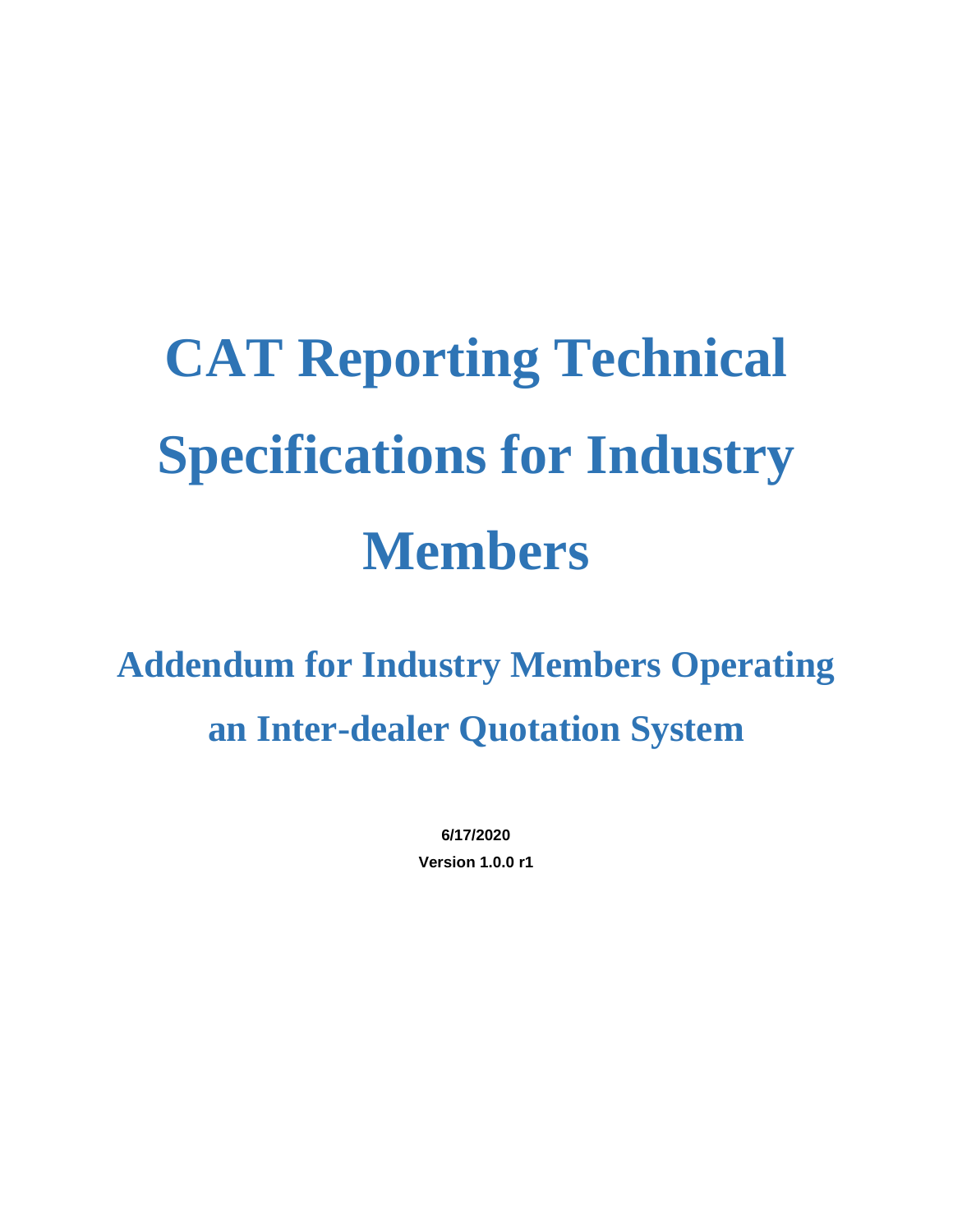# **Table of Contents**

| 2. |  |  |  |  |
|----|--|--|--|--|
| 3. |  |  |  |  |
|    |  |  |  |  |
|    |  |  |  |  |
|    |  |  |  |  |
|    |  |  |  |  |
|    |  |  |  |  |
|    |  |  |  |  |
|    |  |  |  |  |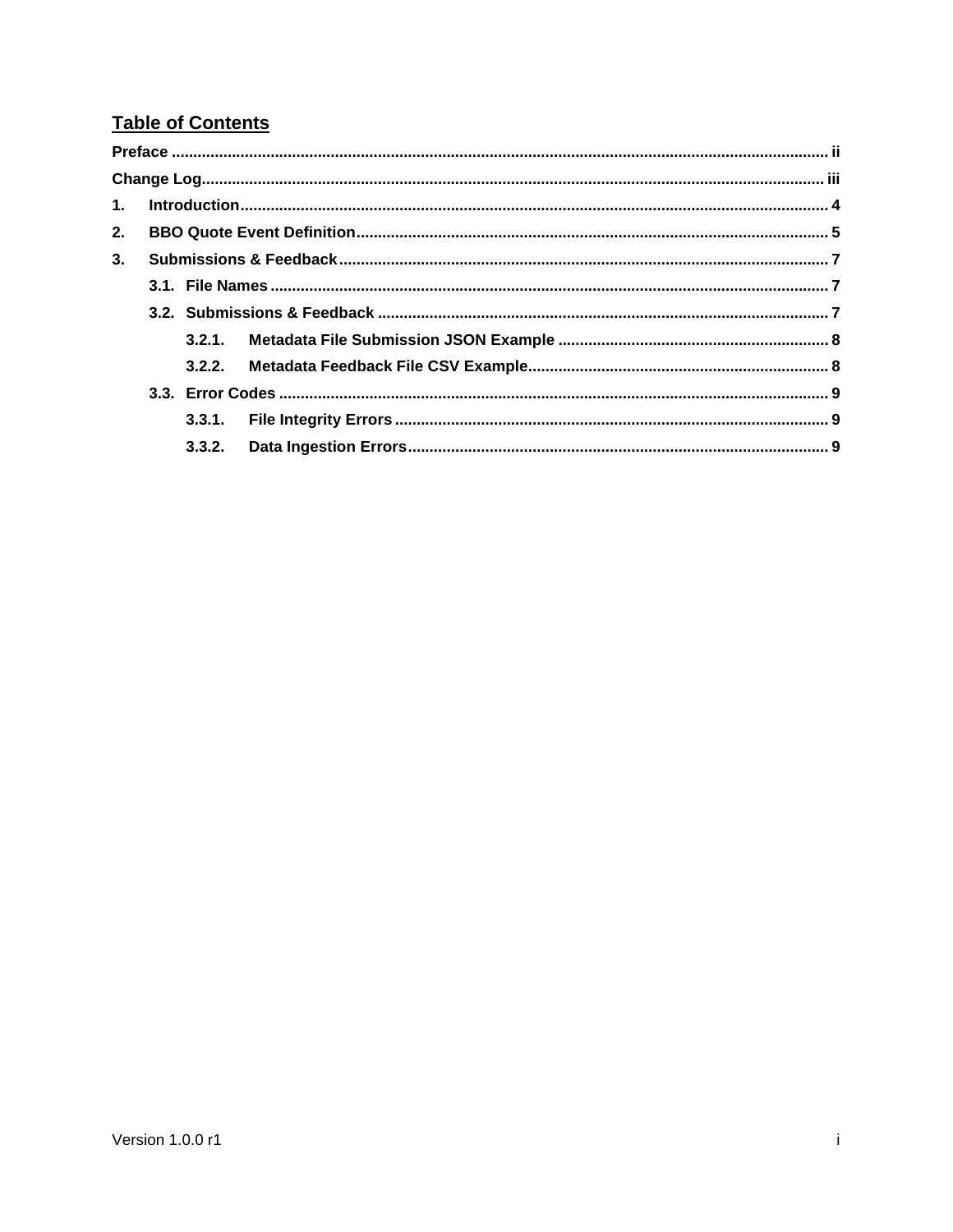## <span id="page-2-0"></span>**Preface**

Rule 613 of the Securities Exchange Act of 1934 requires national securities exchanges and national securities associations ("SROs") to submit a national market system plan to the Securities and Exchange Commission ("Commission" or "SEC") to create, implement, and maintain a consolidated audit trail (the "CAT") that would allow regulators to more efficiently and accurately track all activity in U.S. equity and listed options markets. Pursuant to Rule 613, the SROs filed with the Commission the National Market System Plan Governing the Consolidated Audit Trail ("CAT NMS Plan"), which was approved by the Commission on November 15, 2016.

Under Rule 613(g)(2), each member of a national securities exchange or national securities association is required to comply with all the provisions of the CAT NMS Plan. Relatedly, as mandated under Rule 613, the CAT NMS Plan requires each SRO to adopt rules requiring its members to comply with Rule 613 and the CAT NMS Plan, and to agree to enforce compliance by its members in that regard. Accordingly, each SRO has adopted rules requiring its members to comply with Rule 613 and the CAT NMS Plan. See, e.g., FINRA Rule 6800 Series.

The SROs jointly own Consolidated Audit Trail, LLC, which was formed by the SROs to arrange for and oversee the creation, implementation, and maintenance of the CAT as required under Rule 613. Thus, the CAT is a facility of each SRO.

This specification represents requirements for the reporting of OTC Equities Inside Quote information for Industry Members operating an inter-dealer quotation system.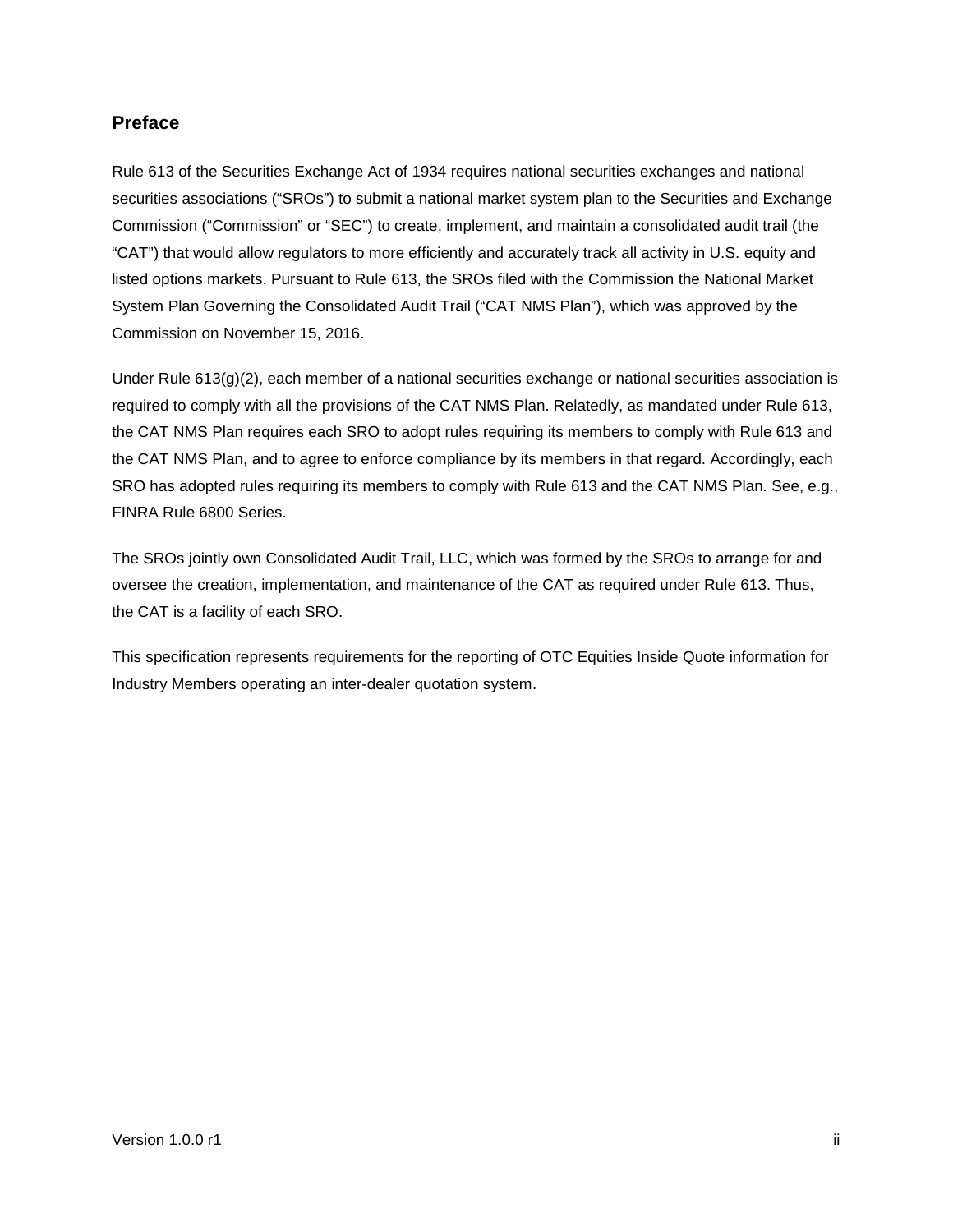# <span id="page-3-0"></span>**Change Log**

| <b>Version</b> | <b>Date</b> | <b>Author</b>                    | <b>Description</b>                                                                                                  |
|----------------|-------------|----------------------------------|---------------------------------------------------------------------------------------------------------------------|
| 1.0.0 $r$ 0    | 5/8/2020    | Consolidated<br>Audit Trail, LLC | Initial publication                                                                                                 |
| 1.0.0 r1       | 6/17/2020   | Consolidated<br>Audit Trail, LLC | Added new allowable value for $bidType: W - Bid$ Wanted<br>Added new allowable value for $askType$ : W – Ask Wanted |

# **Table 1: Revision / Change Process**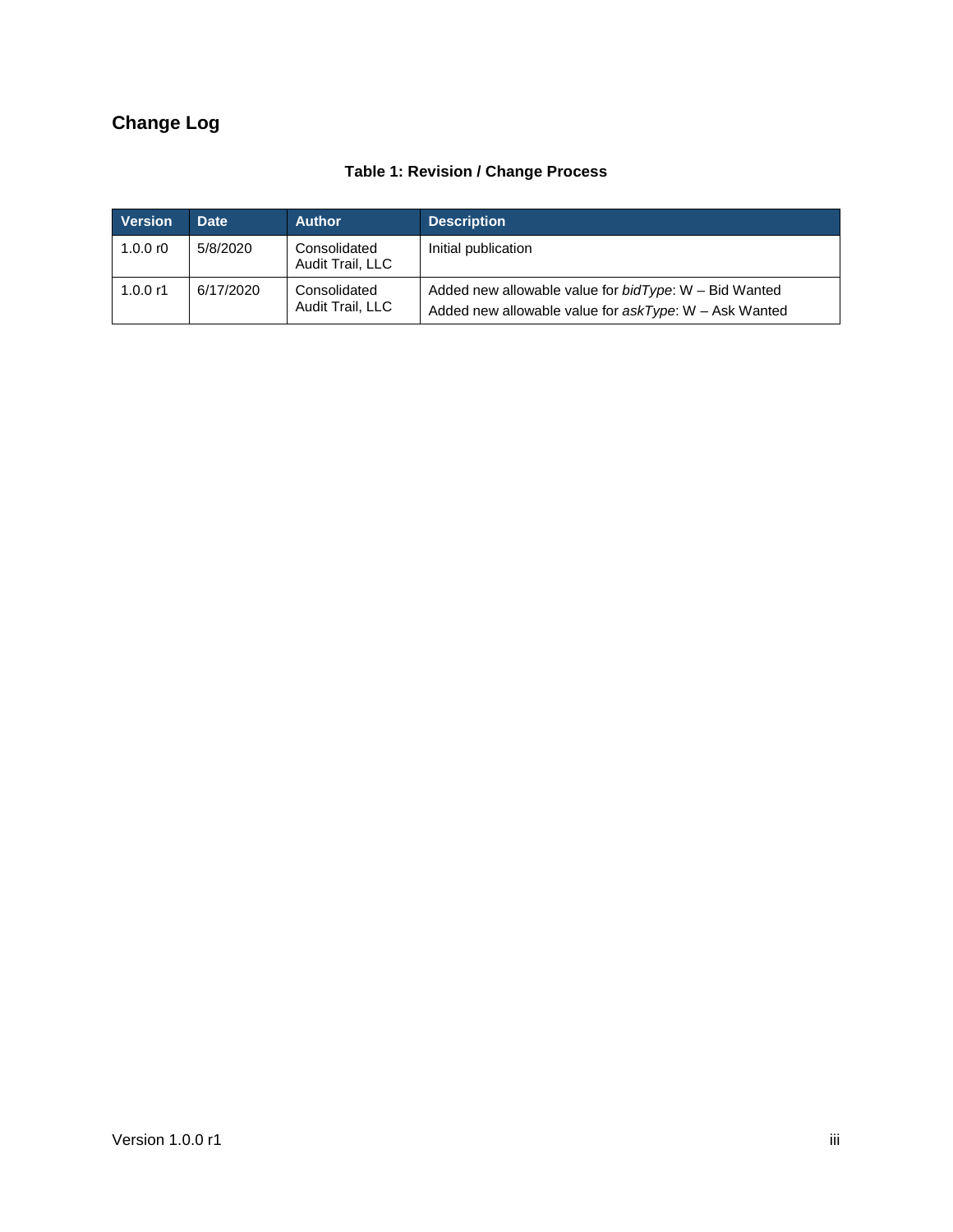# <span id="page-4-0"></span>**1. Introduction**

This specification represents the requirements for reporting OTC Equity Inside Quote information for Industry Members operating an inter-dealer quotation system.

This document is an Addendum to the [CAT Reporting Technical Specifications for Industry Members,](https://www.catnmsplan.com/technical-specifications/index.html) which includes the requirements for reporting Industry Member data to CAT along with supporting definitions.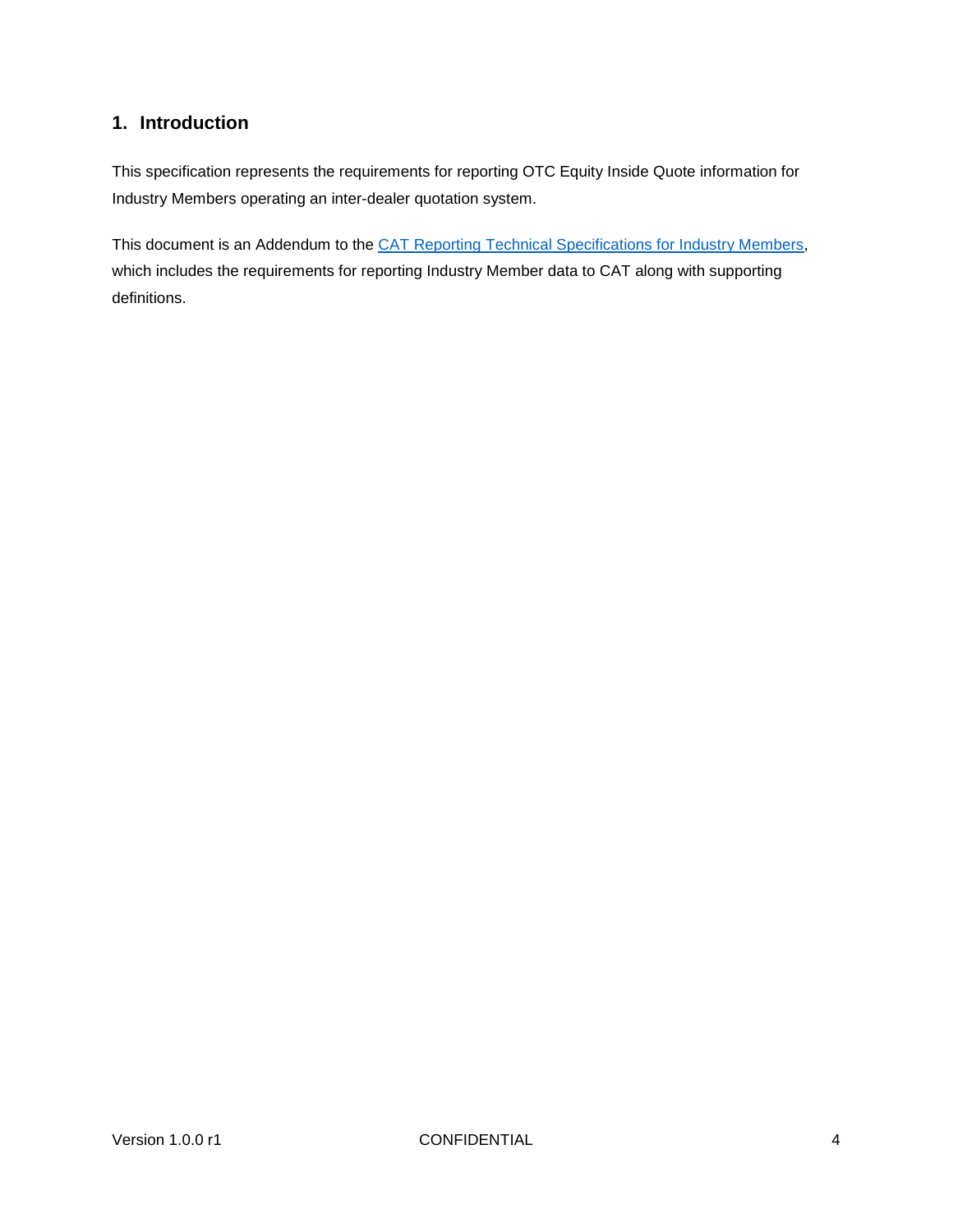# <span id="page-5-0"></span>**2. BBO Quote Event Definition**

The BBO Quote Event is used by Industry Members that operate an inter-dealer quotation system to report quote events representing the best bid, best offer and the total shares for each side available on the IDQS in OTC equity securities.

For two-sided BBO quote events, the *bidPrice, bidQty, askPrice*, and *askQty* fields must be populated. For one-sided events, the price and quantity of the applicable side must be populated. The side for which an inside quote is not available must be blank.

All BBO quote events are interpreted to begin at the specified *eventTimestamp* where the represented price and sizes are available until the *eventTimestamp* of the immediately subsequent BBO quote event in the same symbol.

IDQS BBO Quotes in OTC equity securities must be reported in Phase 2a.

| Seq#           | <b>Field Name</b>        | Data Type                | <b>Description</b>                                                                                                                                                                                                                                      | Include<br><b>Key</b> |
|----------------|--------------------------|--------------------------|---------------------------------------------------------------------------------------------------------------------------------------------------------------------------------------------------------------------------------------------------------|-----------------------|
| 1              | actionType               | Choice                   | Indicates whether the event is a new event,<br>a firm initiated correction or a repair of a<br>CAT error.<br>NEW - New Record<br>RPR - Repair of event for which a CAT<br>error was provided in feedback<br>COR - Correction of event initiated by firm | R.                    |
| 2              | errorROEID               | Unsigned                 | Unique identifier assigned by CAT to an<br>error record; used to support the<br>corrections process. Required when<br>actionType is 'RPR'                                                                                                               | $\mathsf{C}$          |
| 3              | firmROEID                | Text (64)                | Unique identifier for the quote record<br>assigned by the CAT Reporter; formatted<br>as <eventdate>_<firm assigned="" identifier=""><br/>Must be unique for the Event Date and<br/>CAT Reporter IMID.</firm></eventdate>                                | R                     |
| $\overline{4}$ | type                     | Message Type             | Set to 'MBBO' to specify the Message<br>Type.                                                                                                                                                                                                           | R                     |
| 5              | <b>CAT Reporter IMID</b> | <b>CAT Reporter IMID</b> | The SRO assigned identifier that an<br>Industry Member uses to report to CAT.                                                                                                                                                                           | $\circ$               |
| 6              | symbol                   | Symbol                   | The symbol of the stock in the FINRA<br>symbology for OTC Equity Securities.<br>Not required with the symbol has not been<br>assigned.                                                                                                                  | $\mathsf{C}$          |

#### **Table 2: New Quote Event Field Specifications**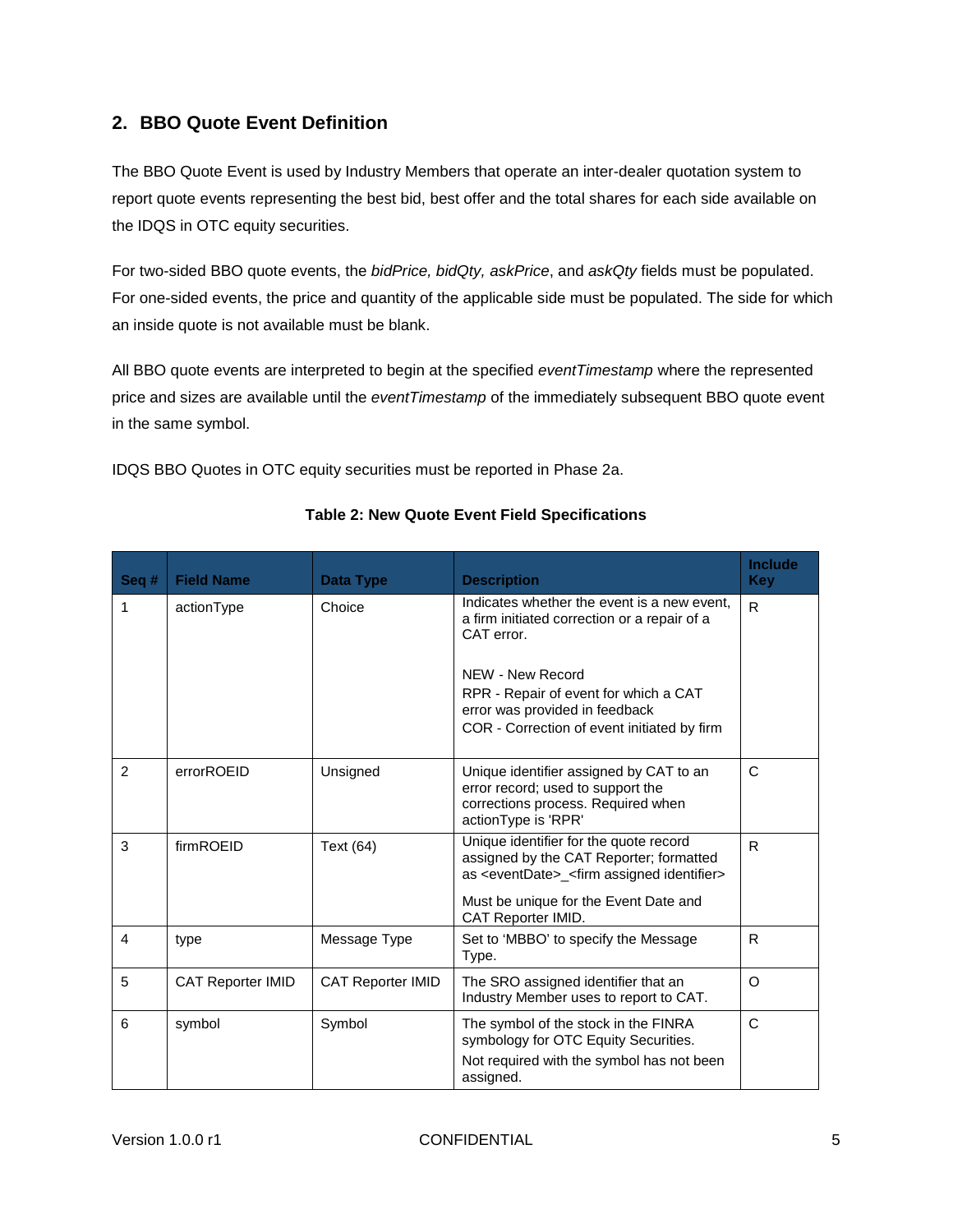| Seq # | <b>Field Name</b> | <b>Data Type</b>      | <b>Description</b>                                                                                                                                                                                                  | Include<br><b>Key</b> |
|-------|-------------------|-----------------------|---------------------------------------------------------------------------------------------------------------------------------------------------------------------------------------------------------------------|-----------------------|
| 7     | eventTimestamp    | Timestamp             | The date and time the quote was<br>displayed. Required to be reported at the<br>most granular level the Inter-dealer<br>quotation system uses to capture data, with<br>at least millisecond granularity.            | R                     |
| 8     | seqNum            | Alphanumeric (40)     | The sequence number of the quote event,<br>used to sequence events occurring at the<br>same time                                                                                                                    | $\mathsf{R}$          |
|       |                   |                       | The sequence number is required to be an<br>increasing value for a CAT Reporter, Event<br>Date and Symbol such that it can be used<br>to sequence events having the same event<br>timestamp in chronological order. |                       |
| 9     | issueName         | Alphanumeric (255)    | Company name of issue; Required when<br>symbol is blank.                                                                                                                                                            | $\mathsf{C}$          |
| 10    | bidPrice          | Price                 | Inside bid price displayed representing the<br>best bid price available on the IDQS. Must<br>be blank when there is no bid price.                                                                                   | C                     |
| 11    | bidQty            | <b>Whole Quantity</b> | Total bid quantity available for the<br>inside bid price in total number of shares<br>(not round lots). Must be blank when there<br>is no bid quantity. Must be populated when<br>bidPrice is populated.            | $\mathsf{C}$          |
| 12    | bidType           | Choice                | Indication if the Bid is Priced, Unpriced or<br>Bid Wanted.<br>Choice values include:<br>A - Actual Price<br>$U -$ Unpriced<br>W - Bid Wanted                                                                       | R.                    |
| 13    | askPrice          | Price                 | Inside ask price displayed representing the<br>best ask price available on the IDQS. Must<br>be blank when there is no ask Price.                                                                                   | $\mathsf{C}$          |
| 14    | askQty            | <b>Whole Quantity</b> | Total ask quantity available for the<br>inside ask price in total number of shares<br>(not round lots). Must be blank when there<br>is no ask quantity. Must be populated when<br>askPrice is populated.            | $\mathsf C$           |
| 15    | askType           | Choice                | Indication if the Ask is Priced, Unpriced or<br>Ask Wanted.<br>Choice values include:<br>A - Actual Price<br>$U -$ Unpriced<br>W - Ask Wanted                                                                       | R                     |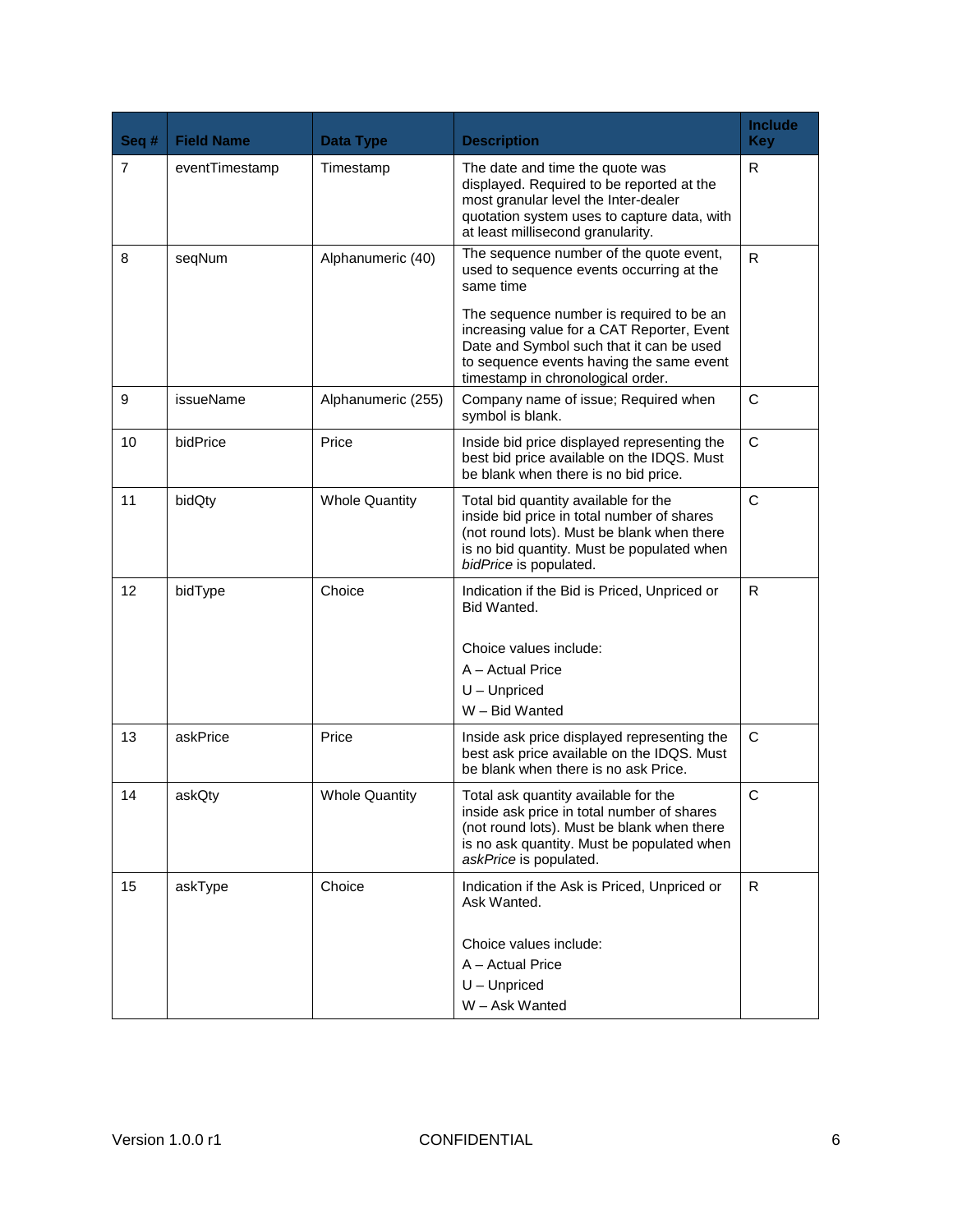# <span id="page-7-0"></span>**3. Submissions & Feedback**

Submissions and feedback of BBO information will follow the requirements specified in the [CAT](https://www.catnmsplan.com/technical-specifications/index.html)  [Reporting Technical Specifications for Industry Members](https://www.catnmsplan.com/technical-specifications/index.html) with the following exceptions:

- **File Kind** Submission and Feedback file names will distinguish BBO Events using File Kind.
- **Submissions & Feedback** Submissions and Feedback files will be managed independent of other File Kinds.
- **Processing Stages** BBO Events do not participate in Linkage Discovery
- **Error Codes** New Error codes have been defined for errors related to fields participating only in BBO Events. New error codes defined for fields that apply ONLY to BBO events are included in this document.

## <span id="page-7-1"></span>**3.1. File Names**

File names for data submissions and related feedback must distinguish BBO events using File Kind. The following rules apply:

1. For Submission files, *File Kind* within the file name must be set to **'BBOEvents'**.

Example: SUBID\_MYID\_20170101\_FileGroup1\_BBOEvents\_000122.meta.csv

2. For Feedback files, *File Kind* within the file name will be set to **'BBOEvents'**.

<span id="page-7-2"></span>Example: SUBID\_MYID\_20170101\_FileGroup1\_BBOEvents\_000122.meta.ack.csv

#### **3.2. Submissions & Feedback**

Submissions and Feedback files will be managed independent of other File Kinds. Additionally, a separate Schema related to BBO Events will be defined. The following rules apply:

- 1. Metadata File Submissions with a file name having File Kind equal to 'BBOEvents' may only pair with data files with a File Kind equal to 'BBOEvents'.
- 2. Metadata File Submissions related to data files containing BBO Events must set *fileVersion* equal to the applicable Schema version for BBO Events.
- 3. Meta Feedback provided by CAT related to BBO Events will set the *feedbackVersion* equal to the applicable Schema version for BBO Events.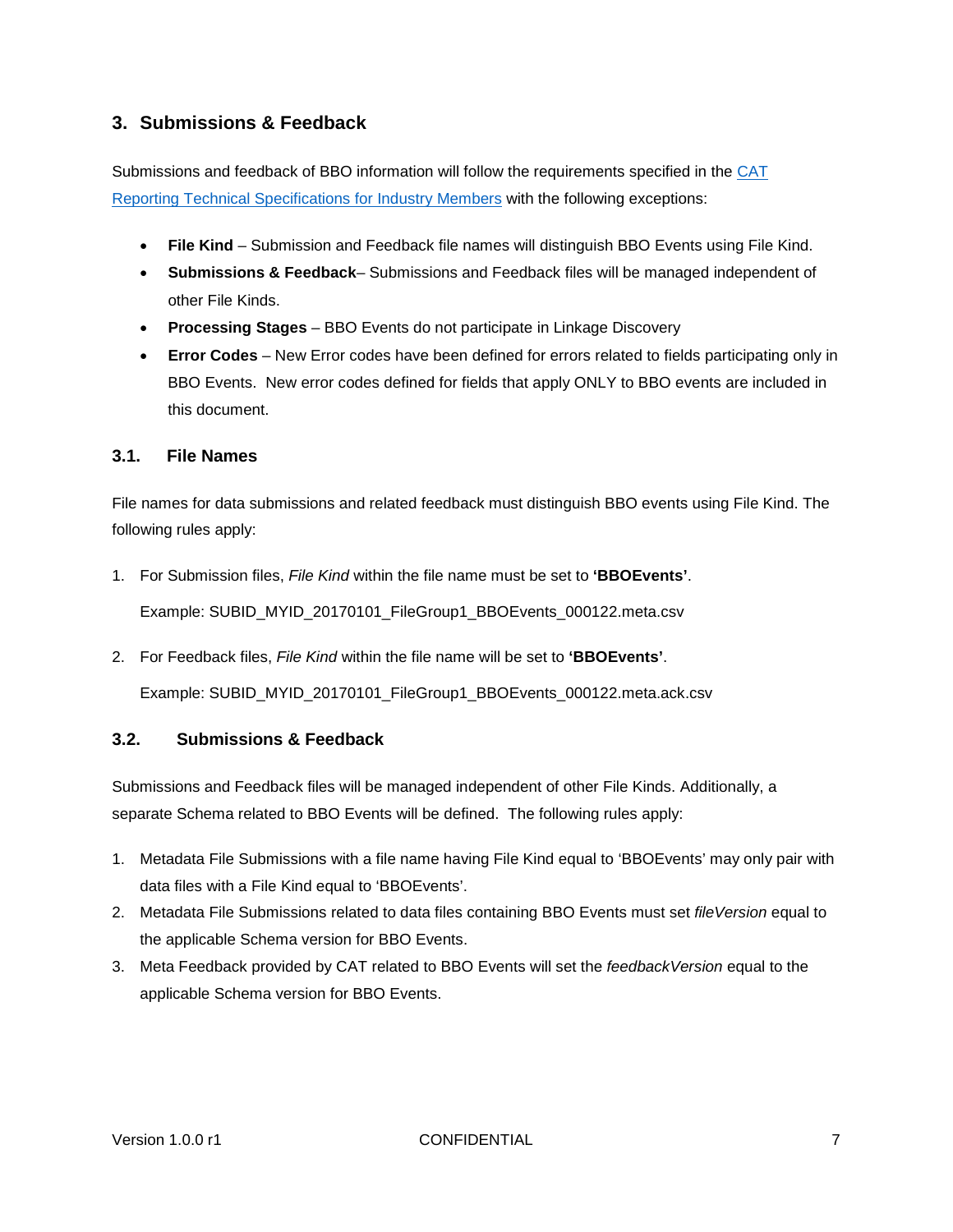#### <span id="page-8-0"></span>**3.2.1. Metadata File Submission JSON Example**

| Original Metadata Submission File<br>Name | SUBID MYID 20170101 BBOEvents 000122.meta.json                                                                                                                                                                                                                                                                                                       |
|-------------------------------------------|------------------------------------------------------------------------------------------------------------------------------------------------------------------------------------------------------------------------------------------------------------------------------------------------------------------------------------------------------|
| Contents of Meta File                     | {"type":"META","doneForDay":false,"fileGenerationDate":20170<br>101, "reporter": "MYID", "submitter": "SUBID", "fileVersion": "1.0<br>.0","files":[{"fileName":"SUBID_MYID_20170101_FileGroup1_BBO<br>Events_000122.json.bz2", "recordCount":5217, "compressedHash":<br>"99A7712E2CC1CB3A5789B91E3C1D1E76D7F83D82C8D35FF1F56B156A49C<br>$228E2"$ }]} |

# <span id="page-8-1"></span>**3.2.2. Metadata Feedback File CSV Example**

| <b>Original File Submission File Name</b> | SUBID_MYID_20170101_BBOEvents_000122.meta.csv     |                                                                                                                                                                                        |  |
|-------------------------------------------|---------------------------------------------------|----------------------------------------------------------------------------------------------------------------------------------------------------------------------------------------|--|
| Meta Feedback File Name                   | SUBID MYID 20170101 BBOEvents 000122.meta.ack.csv |                                                                                                                                                                                        |  |
| Acknowledgement of Meta File              | LINE 1                                            | 1.0.0, SUBID, MYID, 20170307,<br>SUBID_MYID_20170101_BBOEvents_000122.meta.csv,<br>20170101T153552.000001089, FILE ACKNOWLEDGEMENT,<br>20170101T154152.000001089, Success, , , , , , , |  |